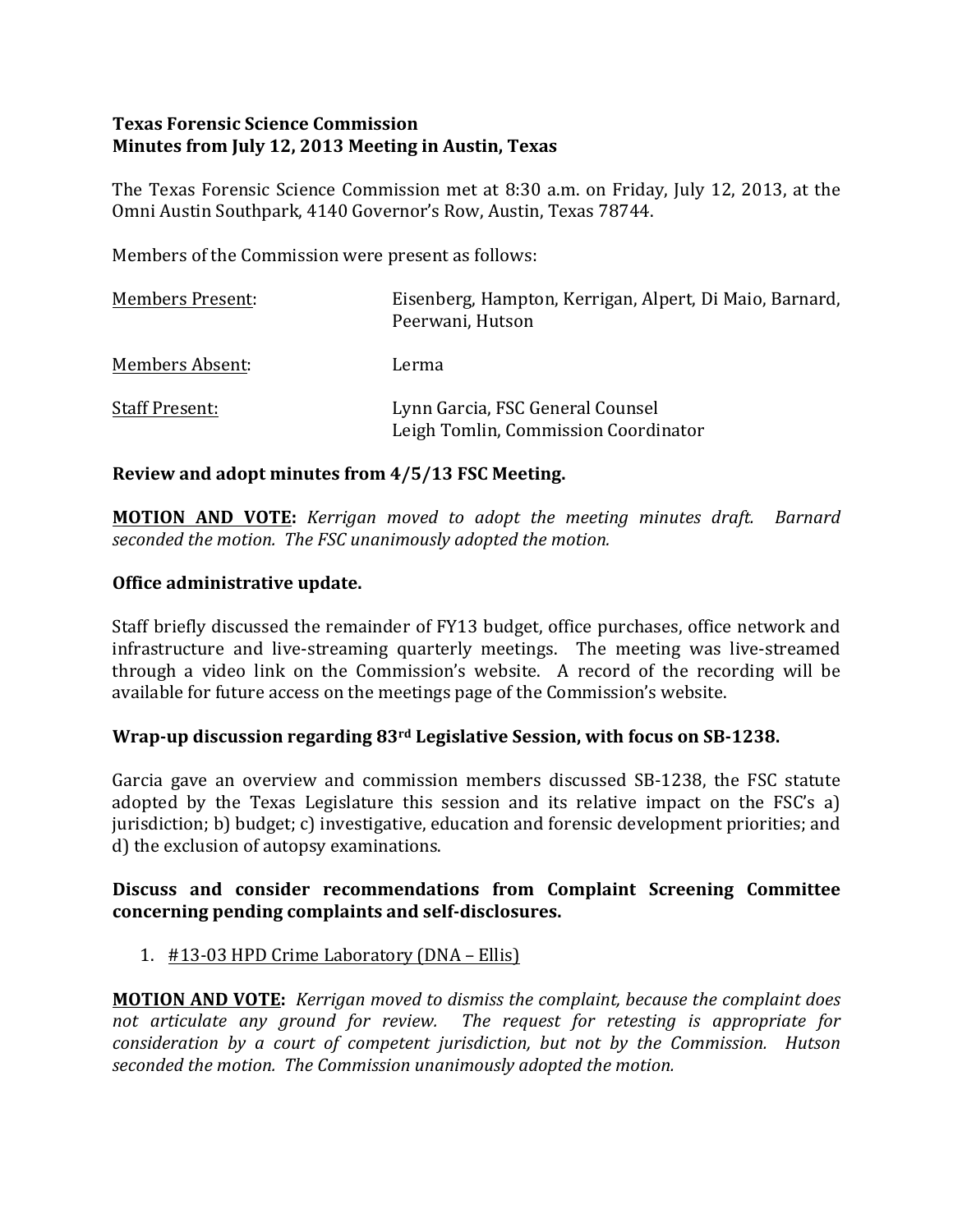## 2. #13-04 ExperTox, Inc. (Controlled Substance – Starkey)

**MOTION AND VOTE:** *Barnard moved to table the complaint until the Commission's next meeting and in the meantime work with DPS to determine accreditation status and eligibility* for the laboratory, and report back to Commission members for consideration at the *Commission's* November 2013 meeting. Alpert seconded the motion. The Commission *unanimously adopted the motion.*

# 3. #13-05 Lubbock County DA's Office (Trace Evidence, DNA – Williams)

**MOTION AND VOTE:** Alpert moved to dismiss the complaint, because 1) the complaint facts *pre-date the crime laboratory accreditation program and 2) the complaint fails to articulate* a claim worthy of investigation under either of the FSC's jurisdictional categories. The alleged *negligence or misconduct committed by the prosecutor even if true is beyond the scope of the Commission's jurisdiction.* Peerwani seconded the motion. The Commission unanimously *adopted the motion.* 

## 4.  $\#13-06$  DPS – McAllen (DNA – Mireles)

**MOTION AND VOTE:** Peerwani moved to table the complaint until the Commission's *November 2013 meeting and also to refer the complaint to the Innocence Project of Texas. The Innocence Project of Texas will provide an update on the status of the complaint at the Commission's November 2013 meeting and DPS will provide in the meantime, more thorough DNA data for review by Eisenberg. Eisenberg seconded the motion. The Commission unanimously adopted the motion.*

### 5.  $\#12-09$  DPS – Houston (DNA – Desormeaux)

**MOTION AND VOTE:** Barnard moved to dismiss the complaint, because it fails to allege any *negligence or misconduct related to the DNA testing completed in the case. Kerrigan* seconded the motion. The Commission unanimously adopted the motion.

### **Update on arson case review and implementation of recommendations.**

Jeff Blackburn addressed the Commission regarding the status of the arson case review. Blackburn explained the Scientific Working Group initiated by the Texas State Fire Marshal's office identified seven cases that have subsequently been recommended for postconviction review by the corresponding prosecuting agency. Blackburn explained several additional cases are pending review by the work group.

### **DPS – Houston Self-Disclosure #12-06**

Commission members and Garcia discussed finalization of the DPS-Houston investigative report, latest re-test results, and Texas Court of Criminal Appeals decisions affecting cases. Members discussed releasing an addendum report to the DPS-Houston investigative report to provide supplemental re-testing results.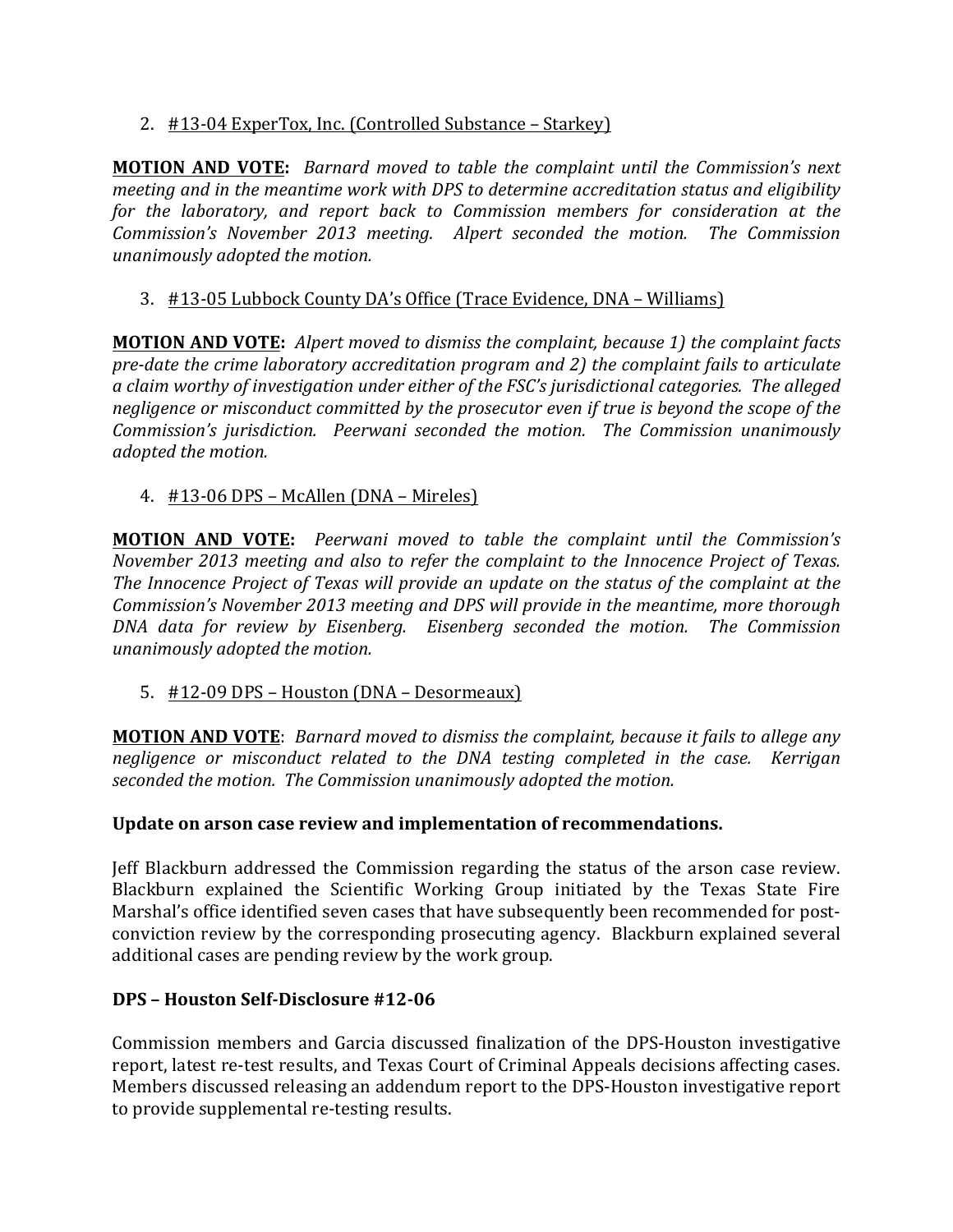## Update regarding status of federal forensic science reform efforts (Robert Thompson, NIST).

Robert Thompson from the National Institute of Science and Technology provided an update on standards and recommendations developed for forensic science reform on the national level.

#### **Forensic Development Committee update**

Garcia and Kerrigan provided reports from the Commission's certification and defendant notification roundtables hosted with the Texas Criminal Justice Integrity Unit on July 11. Commission staff will publish a policy report of informational points from both the certification and defendant roundtable sessions. Members also discussed the August crime lab manager academy that will be held in Austin and taught by the West Virginia University Forensic Science Initiative.

Eisenberg discussed working with UT Arlington graduate program to conduct a research project and survey related to the impact of the cost of certified forensic testing on laboratories and police agencies and the effects of some of the new legislative decrees. Eisenberg will report back at the Commission's next quarterly meeting.

#### **Update from Kenneth Melson regarding status of federal forensic reform efforts.**

Kenneth Melson from the Office of the Inspector General provided an update on national forensic science reform legislation.

## Discussion regarding challenges faced by Texas laboratories in identifying and reporting synthetic drugs, including possibility of statewide TTAG to address issues.

Pat Johnson (DPS), Irma Rios (Houston Police Department Crime Laboratory), and Azell Carter (Pasadena Police Department Crime Laboratory) discussed synthetic drug issues that remain to be addressed by the Texas legislature.

### Presentation regarding status of FBI hair analysis task force with discussion of American Society of Crime Lab Directors memorandum to laboratories and potential **impact of FBI review on states. (Norman Reimer, NACDL)**

Norman Reimer from the National Association of Criminal Defense Lawyers gave a presentation on the FBI hair analysis task force and corresponding case review.

Commission members directed staff to send a survey to Texas crime laboratories, asking each laboratory to provide information on whether they did hair comparison testing and what case documents/testimony records may be available for any cases where a laboratory might have used hair comparison testing. Staff will report results of the survey at the Commission's next meeting.